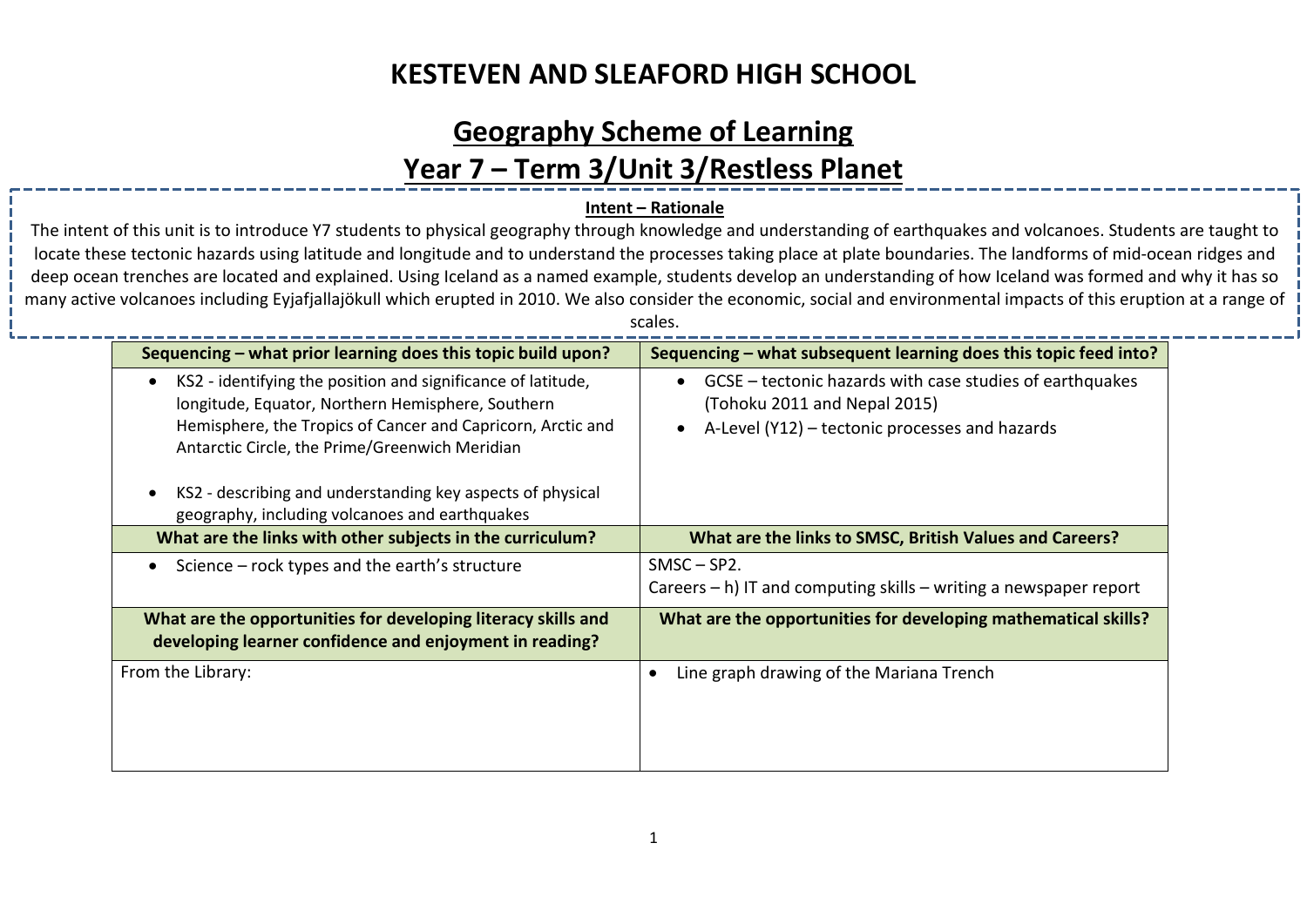# *Geography* **Scheme of Learning Year 7– Term 3 Unit 3**

#### **Intent – Concepts**

| What knowledge will students gain and what skills will they develop as a consequence of this topic?                                                                                                                                                                    |
|------------------------------------------------------------------------------------------------------------------------------------------------------------------------------------------------------------------------------------------------------------------------|
| <b>Know</b>                                                                                                                                                                                                                                                            |
| How to identify and locate lines of latitude and longitude on a world map                                                                                                                                                                                              |
| The difference between different layers of the earth? (inner core, outer core, mantle, crust) that make up the earth's structure                                                                                                                                       |
| The distribution of earthquakes and volcanoes on a world map?                                                                                                                                                                                                          |
| The different types of plate boundary and examples?                                                                                                                                                                                                                    |
| What the Mariana Trench is like and where it is located                                                                                                                                                                                                                |
| What a volcano is and how it is formed                                                                                                                                                                                                                                 |
| What Iceland is like and how it was formed by volcanoes?                                                                                                                                                                                                               |
| The causes and impacts of the Eyjafjallajokull volcano in Iceland in 2010                                                                                                                                                                                              |
| <b>Apply</b>                                                                                                                                                                                                                                                           |
| Understanding of longitude and latitude information to locate volcanoes and earthquakes on a map                                                                                                                                                                       |
| Use knowledge of the earth's structure to describe the depth, temperature and state of matter of the inner core, outer core, mantle and<br>crust                                                                                                                       |
| Knowledge of plate tectonics to explain the location of earthquakes and volcanoes                                                                                                                                                                                      |
| Knowledge of processes acting at plate boundaries to explain the formation of volcanoes, earthquakes, ocean trenches and fold mountains?<br>Application of skills of plotting a line graph to draw a cross-section of the Mariana Trench and label a range of features |
| Knowledge of the impact of volcanic eruptions to explain the advantages and disadvantages of living near them in places including Iceland?                                                                                                                             |
| <b>Extend</b>                                                                                                                                                                                                                                                          |
| Knowledge of the impact of volcanic hazards to rank and justify volcanic hazards (ash shower, pyroclastic flow, dust, volcanic gases, lava<br>flow) in order of danger                                                                                                 |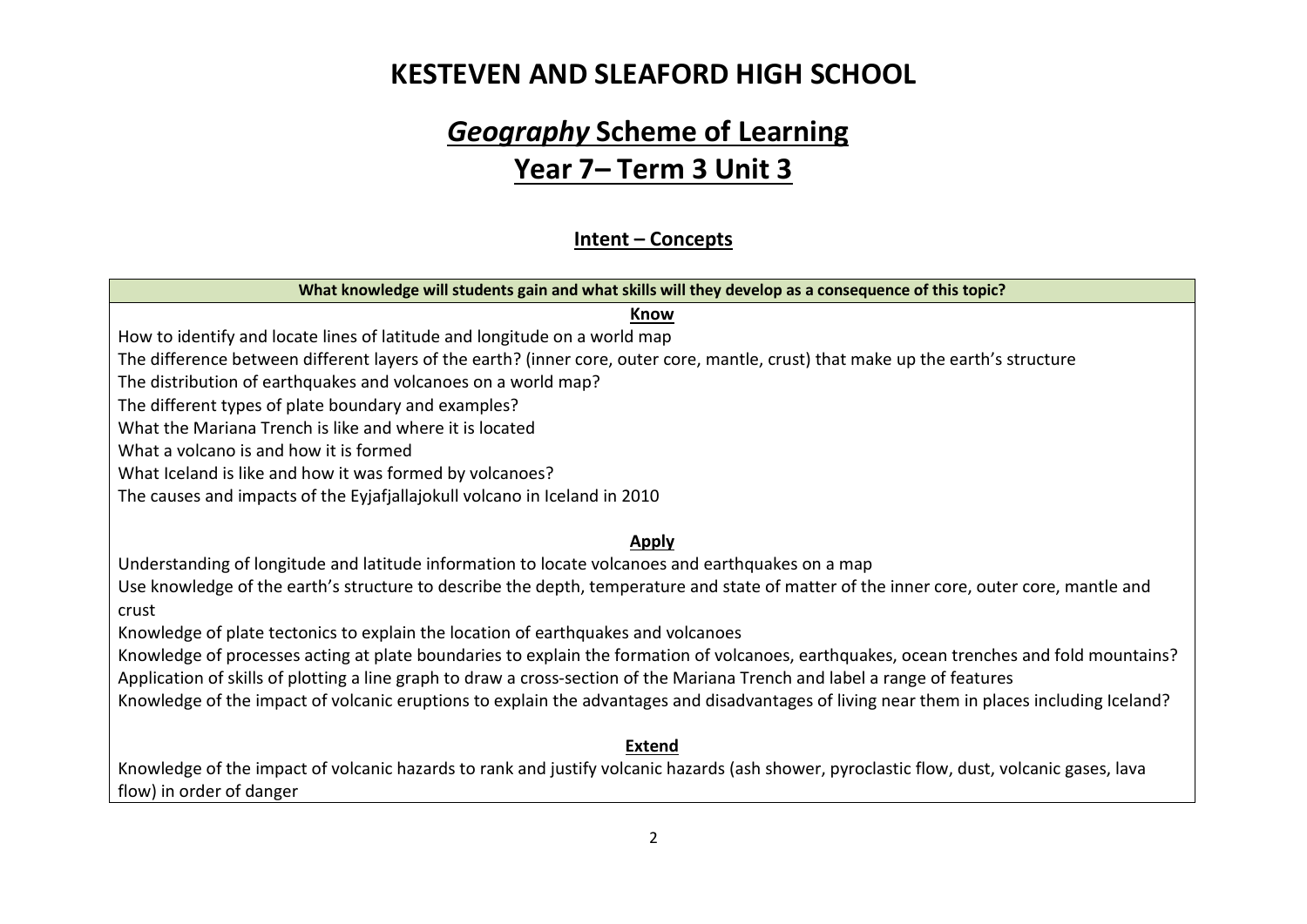| Knowledge of the Eyjafjallajokull volcano in Iceland to categorise the social, economic and environmental impacts and immediate/long-term<br>responses in a newspaper article                                                                                                                                                                                                   |                                                                                                                                                                                                                                                                                                                                                                                                                                                                                                                                  |  |  |  |
|---------------------------------------------------------------------------------------------------------------------------------------------------------------------------------------------------------------------------------------------------------------------------------------------------------------------------------------------------------------------------------|----------------------------------------------------------------------------------------------------------------------------------------------------------------------------------------------------------------------------------------------------------------------------------------------------------------------------------------------------------------------------------------------------------------------------------------------------------------------------------------------------------------------------------|--|--|--|
| What subject specific language will be used and developed in this<br>topic?                                                                                                                                                                                                                                                                                                     | What opportunities are available for assessing the progress of<br>students?                                                                                                                                                                                                                                                                                                                                                                                                                                                      |  |  |  |
| latitude, longitude, relief, Greenwich Meridian, hemisphere, inner<br>core, outer core, mantle, crust, Mid-Atlantic Ridge, rift valley, fault,<br>plate tectonics, crust, constructive plate margin, destructive plate<br>margin, conservative plate margin, volcano, crater, magma, lava,<br>vent, hot spot, crater, pyroclastic flow, plume, subduction zone,<br>ocean trench | Assessment will take 3 main forms:<br>In starters, plenaries and during the lessons – formative<br>assessment to reinforce prior knowledge e.g. word searches,<br>bingo, memory recall, definition matches etc.<br>For homeworks - tasks that require students to research new<br>$\bullet$<br>knowledge or apply existing knowledge to extended answers.<br>EG. Mariana Trench. What is it? When was it discovered? What<br>marine life lives there? What is Challenger Deep? What<br>happens to the 'plates' at this location? |  |  |  |
|                                                                                                                                                                                                                                                                                                                                                                                 | Summative assessments: multiple-choice, one mark answers,<br>$\bullet$<br>extended answers in test or exam conditions as end-of-unit<br>tests                                                                                                                                                                                                                                                                                                                                                                                    |  |  |  |
|                                                                                                                                                                                                                                                                                                                                                                                 | Key word meaning and spelling tests are included as part of the focus<br>on building a knowledge bank of geographical vocabulary.                                                                                                                                                                                                                                                                                                                                                                                                |  |  |  |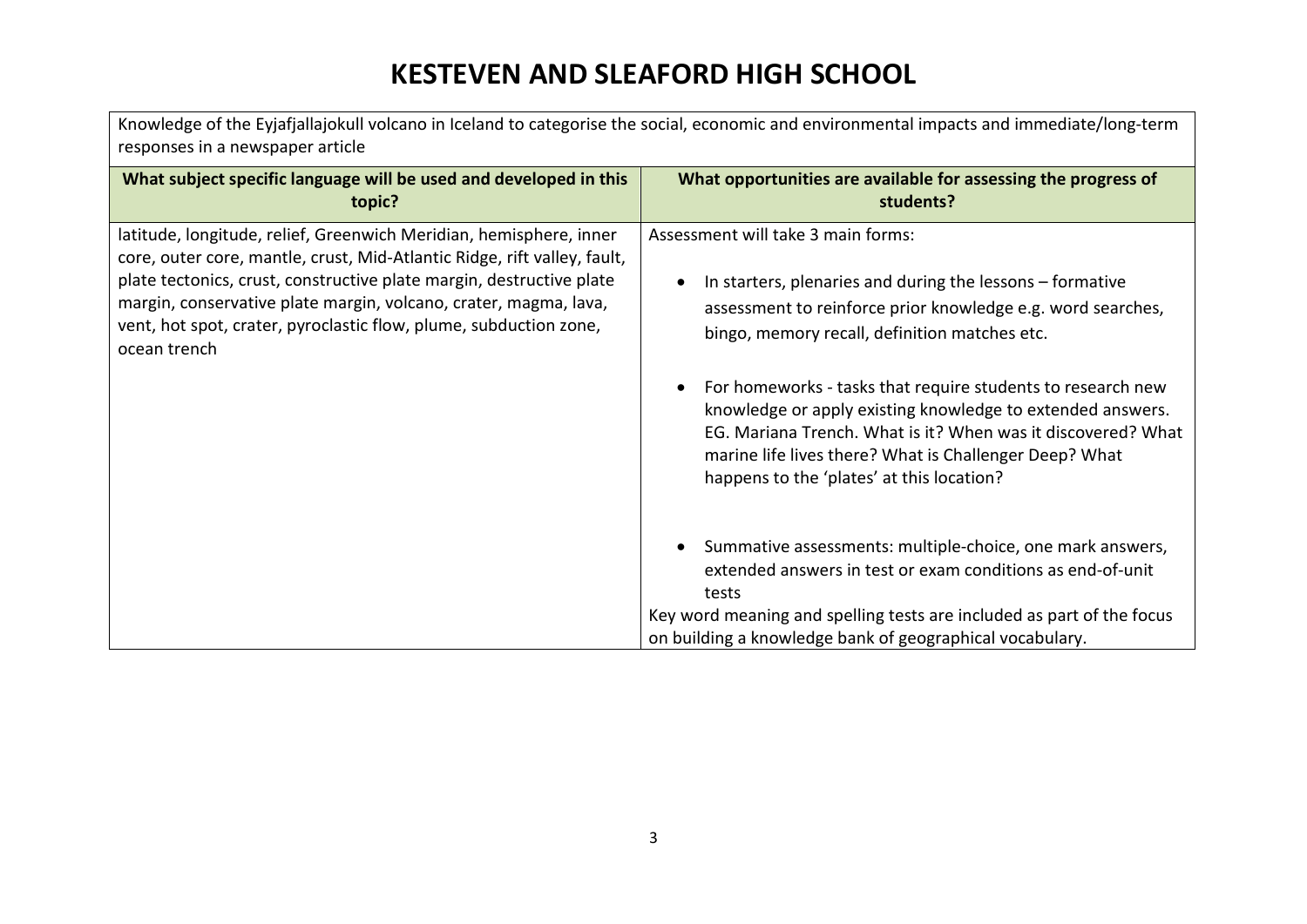#### **Intent – Concepts**

| <b>Lesson title</b> | <b>Learning challenge</b> | <b>Higher level challenge</b> | <b>Suggested activities and resources</b>                                  |
|---------------------|---------------------------|-------------------------------|----------------------------------------------------------------------------|
| 1)Latitude          | Can I identify lines of   | Can I use longitude and       | Powerpoint 1                                                               |
| and longitude       | latitude including        | latitude information to       | Geog. 1 4 <sup>th</sup> Edition pages 20-21                                |
|                     | the Equator, the          | locate volcanoes and          | Clips - Michael Palin at the Equator                                       |
|                     | Tropic of Capricorn,      | earthquakes on a map?         | https://www.youtube.com/watch?v=xBrIYTQwQBY                                |
|                     | the Tropic of Cancer,     |                               | Challenge clip to consolidate understanding                                |
|                     | the Arctic Circle and     |                               | https://www.youtube.com/watch?v=swKBi6hHHMA                                |
|                     | the Antarctica Circle     |                               | Blank world map to label                                                   |
|                     | and lines of              |                               | Atlases                                                                    |
|                     | longitude including       |                               | Geog. 1 4 <sup>th</sup> edition. Pages 42-43. Q2 and Q3                    |
|                     | the Prime Meridian?       |                               | Worksheet - volcanoes and earthquakes (see SL)                             |
|                     |                           |                               | Homework - latitude and longitude sheet (see SL for a copy)                |
| 2) Structure of     | Can I identify            | Can I explain the             | Powerpoint 2                                                               |
| the earth           | different layers of       | characteristics of the        | Starter: Volcanoes and earthquake sheet.                                   |
|                     | the earth? (inner         | earth's structure? What       | Brief explanation of plate boundaries and labelling on map (from starter)  |
|                     | core, outer core,         | are the layers made of,       | the Mid-Atlantic Ridge (narrow, steep-sided rift valley), the Ring of Fire |
|                     | mantle, crust)            | depth, temperature,           | and the Mariana Trench.                                                    |
|                     |                           | state of matter?              | Worksheet to shade showing characteristics of the earth's structure. (ask  |
|                     |                           |                               | SL)                                                                        |
|                     |                           |                               | Geog. 1 4 <sup>th</sup> edition. Pages 86-87. Q1,2,3                       |
|                     |                           |                               | Homework: Research some information about:                                 |
|                     |                           |                               | a) Mariana Trench. What is it? When was it discovered? What                |
|                     |                           |                               | marine life lives there? What is Challenger Deep? What happens             |
|                     |                           |                               | to the 'plates' at this location?                                          |
|                     |                           |                               | Mid-Atlantic Ridge. What is it? How long/deep? When was it<br>b)           |
|                     |                           |                               | discovered? What islands are part of it? What happens to the               |
|                     |                           |                               | 'plates' at this location?                                                 |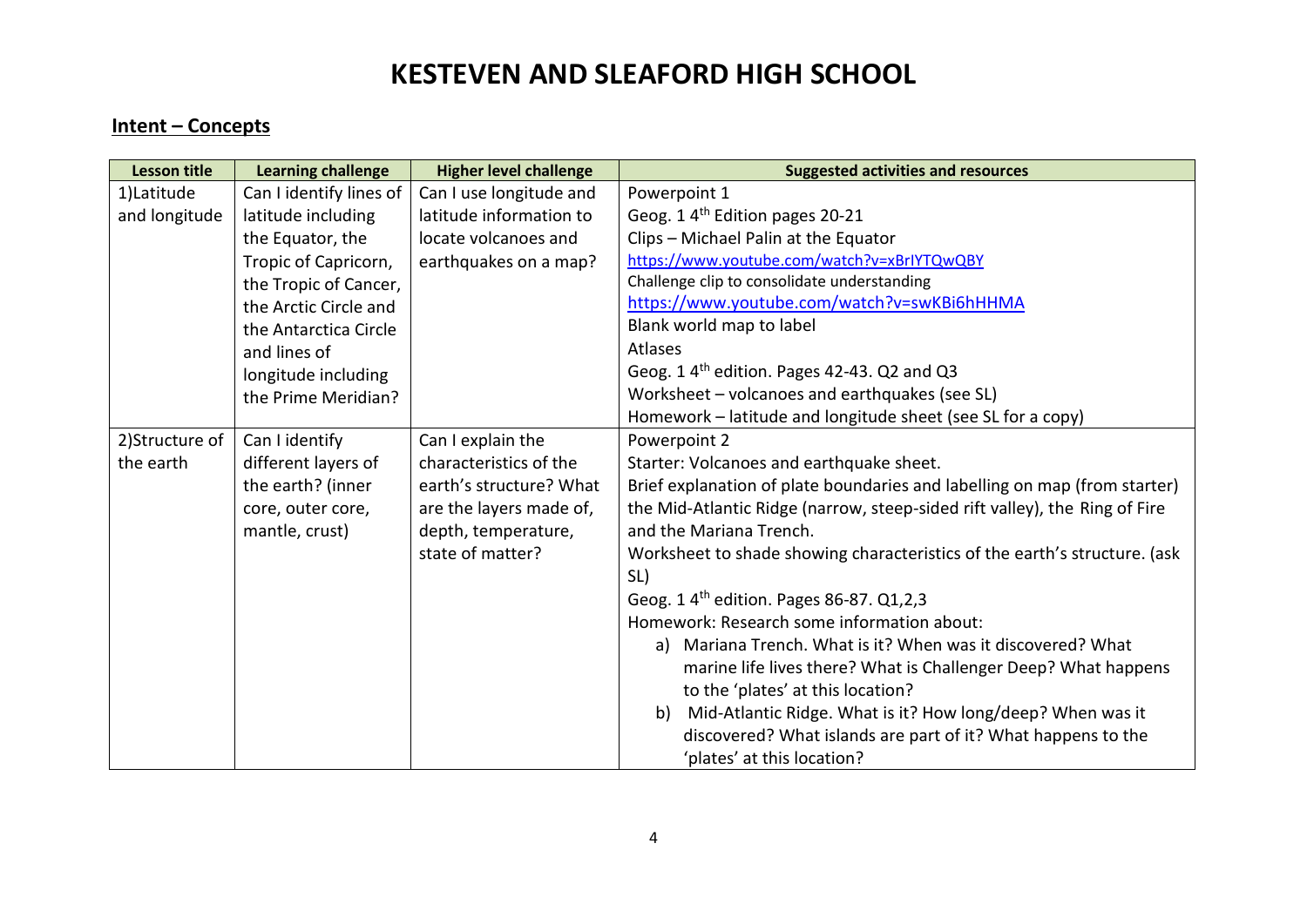| 3)Plate      | Can I describe the | Can I explain the location | Powerpoint 3                                                             |
|--------------|--------------------|----------------------------|--------------------------------------------------------------------------|
| tectonics    | distribution of    | of earthquakes and         | Starter - key word jumbling                                              |
| theory       | earthquakes and    | volcanoes by referring to  | Map labelling identifying linear patterns of earthquakes and volcanoes   |
|              | volcanoes on a     | plate tectonic theory?     | Clip up to 3:35 plate tectonics explanation                              |
|              | world map?         |                            | https://www.youtube.com/watch?v=Kg UBLFUpYQ                              |
|              |                    |                            | Gap fill task from powerpoint                                            |
|              |                    |                            | Geog. 3 4 <sup>th</sup> edition. Pages 88-89 Answer questions 1,2,5,6    |
|              |                    |                            | Homework: Key word and spelling test                                     |
| 4) Plate     | Can I state the    | Can I explain the          | Powerpoint 4                                                             |
| boundaries   | different types of | processes acting at plate  | Ciip on types of plate boundaries from 3:35 onwards                      |
|              | plate boundary and | boundaries which create    | https://www.youtube.com/watch?v=Kg UBLFUpYQ                              |
|              | give examples?     | volcanoes, earthquakes,    | Worksheet - what processes take place at plate boundaries?               |
|              |                    | ocean trenches and fold    | Geog. 3 $4th$ edition – read and make notes to complete worksheet.       |
|              |                    | mountains?                 | Extension: In pairs:                                                     |
|              |                    |                            | One of you is an expert geologist who has studied plate tectonics.       |
|              |                    |                            | One of you is a 12 year old student                                      |
|              |                    |                            | Write a short conversation between the expert and the student explaining |
|              |                    |                            | what is happening at ONE of the plate margins. Try and explain without   |
|              |                    |                            | words but by drawing diagrams and labels on a mini whiteboard and        |
|              |                    |                            | using relevant geographical words. Be prepared to perform at the end of  |
|              |                    |                            | the lesson!                                                              |
| 5) Ocean     | Can I describe the | Can I draw a cross-        | Powerpoint 5                                                             |
| trenches $-$ | Mariana Trench     | section of the Mariana     | Starter - Plate boundary singalong                                       |
| Mariana      | (location, depth)  | Trench and label a range   | Check homework - what do we already know about the Mariana Trench?       |
| Trench       |                    | of features                | Locate on an atlas                                                       |
|              |                    |                            | Clips - what caused trench to form? Make the link with destructive plate |
|              |                    |                            | margins from previous lesson and introduce the term 'subduction.'        |
|              |                    |                            | James Cameron clip - visiting Challenger Deep                            |
|              |                    |                            | https://www.youtube.com/watch?v=v5DG5Eup9ss                              |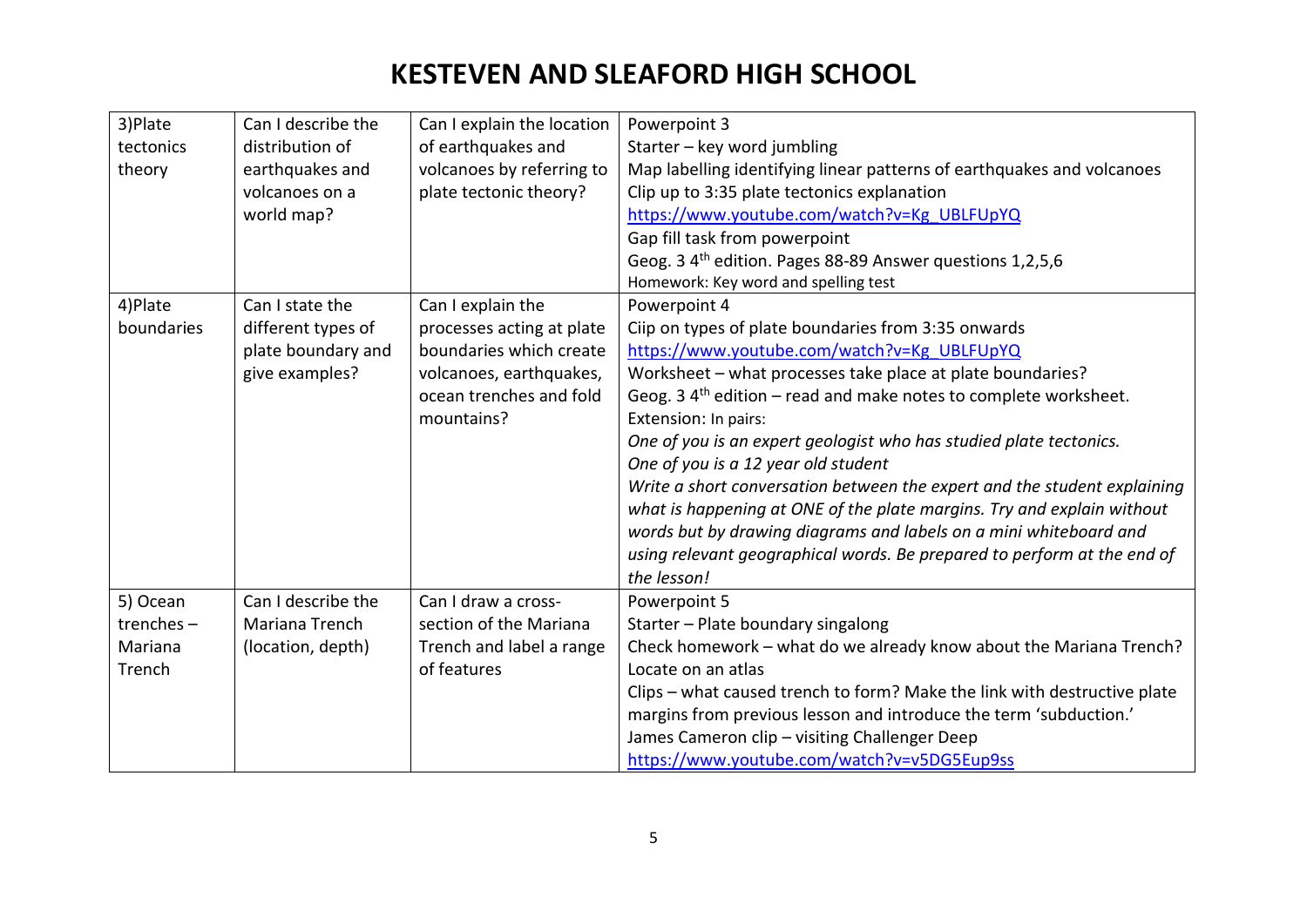|               |                     |                            | Task - drawing a cross-section of the Mariana Trench and labelling<br>features |
|---------------|---------------------|----------------------------|--------------------------------------------------------------------------------|
|               |                     |                            |                                                                                |
| 6) Volcanoes  | Can I describe what | Can I explain what         | Powerpoint 6                                                                   |
|               | a volcano is and    | damage volcanoes do        | Starter -images of volcanoes and volcanologists - who? What? Where?            |
|               | explain its         | and justify my ranking of  | Why? When?                                                                     |
|               | formation?          | volcanic hazards in order  | Check prior knowledge - On your mini whiteboard explain to your partner        |
|               |                     | of danger (ash shower,     | how volcanoes form?                                                            |
|               |                     | pyroclastic flow, dust,    | On which type of plate margins are volcanoes found?                            |
|               |                     | volcanic gases, lava       | What is a pyroclastic flow? Clip of Mt. Unzen in Japan exploding.              |
|               |                     | flow)?                     | https://www.youtube.com/watch?v=Cvjwt9nnwXY                                    |
|               |                     |                            | Brainstorm - what damage do volcanic eruptions cause?                          |
|               |                     |                            | Geog.3 (4 <sup>th</sup> edition) Page 98-99                                    |
|               |                     |                            | 1) Read carefully. Answer questions 2 - 4                                      |
|               |                     |                            | (Question 2 – make your diagram a full page a and include detailed             |
|               |                     |                            | labels)                                                                        |
|               |                     |                            | Extension: Q5 - be prepared to read this out!                                  |
|               |                     |                            | Homework - Why do you think people choose to live near volcanoes?              |
|               |                     |                            | Can you research this and answer in the form of a paragraph in your            |
|               |                     |                            | exercise book?                                                                 |
| 7) Welcome to | Can I describe what | Can I explain the          | Powerpoint 7                                                                   |
| Iceland!      | Iceland is like and | advantages and             | Starter – images of Iceland. What is the connection?                           |
|               | how it was formed   | disadvantages of living in | Homework check - what do you find out about the Mid-Atlantic Ridge?            |
|               | by volcanoes?       | a volcanic area such as in | Clip showing Mid-Atlantic Ridge in Iceland                                     |
|               |                     | parts of Iceland?          | https://www.bbc.co.uk/programmes/p00fztvj                                      |
|               |                     |                            | Geog.1 4 <sup>th</sup> edition, pages 100-101. Answer questions 1,2,4,5,6.     |
|               |                     |                            | Brainstorm from homework - why do people choose to live in volcanic            |
|               |                     |                            | areas? Use page 103 and clip to support ideas                                  |
|               |                     |                            | https://www.youtube.com/watch?v=HzwwrptvqlY                                    |
|               |                     |                            | Plenary: What is this and why are there examples of these in Iceland?          |
|               |                     |                            | Link to Old Faithful geyser in Yellowstone National Park, USA and clip         |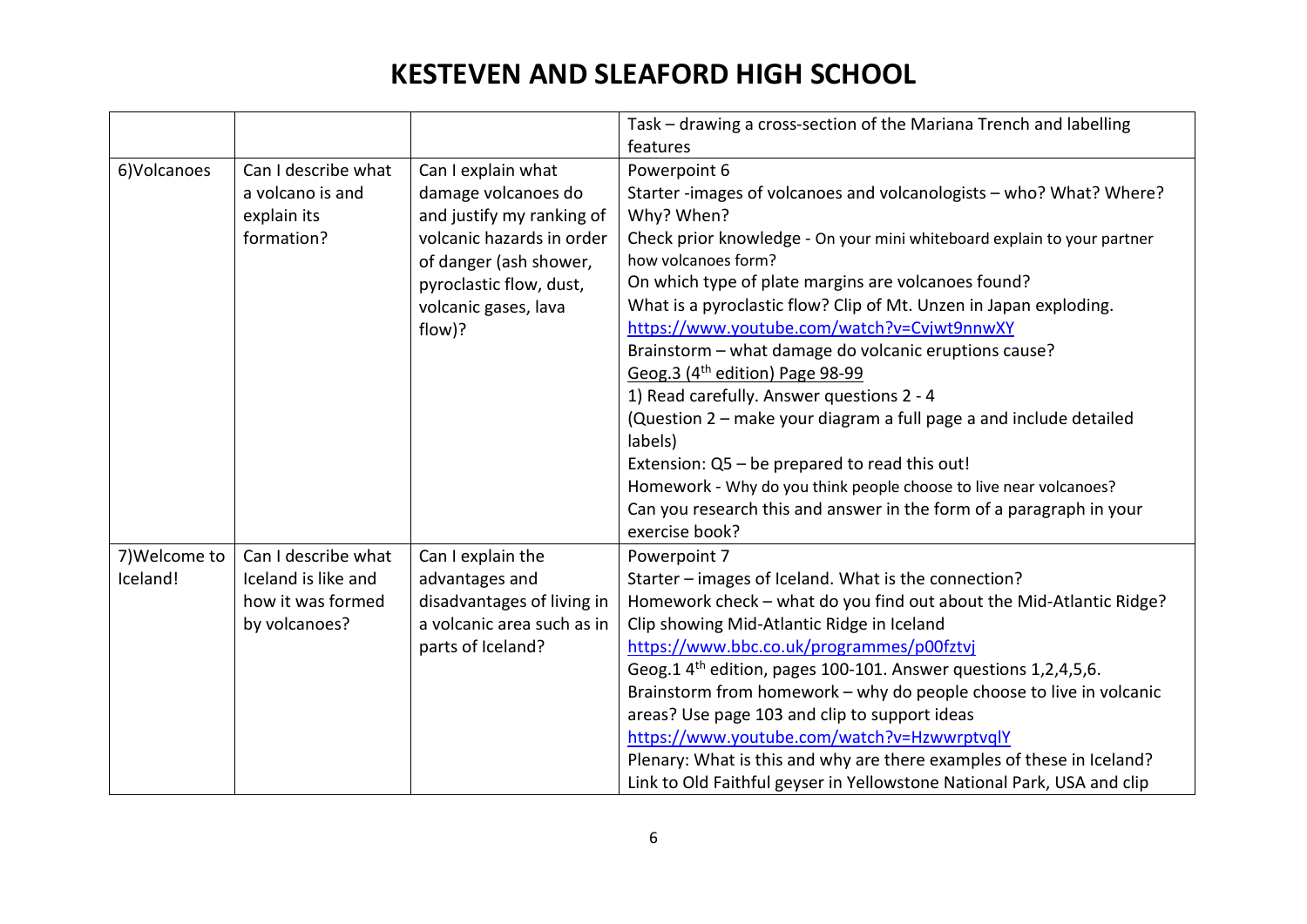| 8) Iceland       | Can I describe the      | Can I categorise the    | Powerpoint 8                                                              |
|------------------|-------------------------|-------------------------|---------------------------------------------------------------------------|
| Eyjafjallajokull | causes and impacts      | social, economic and    | Starter – animated image of 2010 ash cloud.                               |
| volcano 2010     | of the Eyjafjallajokull | environmental impacts   | What impact do you think this spread of ash would have on:                |
|                  | volcano in Iceland in   | of the Eyjafjallajokull | a) People living near the volcano?                                        |
|                  | 2010?                   | volcano in Iceland in   | People living in Iceland?<br>b)                                           |
|                  |                         | 2010?                   | People living in the UK?<br>c)                                            |
|                  |                         |                         | People living in the USA?<br>d)                                           |
|                  |                         |                         | People living in Kenya?<br>e)                                             |
|                  |                         |                         | Practice pronunciation of Eyjafjallajokull<br>f                           |
|                  |                         |                         | Clip https://www.youtube.com/watch?v=OyZHZhYDWNk                          |
|                  |                         |                         |                                                                           |
|                  |                         |                         | Students to practise pronouncing Eyjafjallajokull and read together a BBC |
|                  |                         |                         | news article from March 2010 highlighting and defining key terms          |
|                  |                         |                         | Students to watch various clips and a geographical documentary about      |
|                  |                         |                         | the eruption answering questions on the worksheet and discussing.         |
|                  |                         |                         | https://www.youtube.com/watch?v=sjVfkooyT6k                               |
|                  |                         |                         | Question sheet from the video clip                                        |
|                  |                         |                         | Homework - Next lesson we will be producing newspaper articles about      |
|                  |                         |                         | the Eyjafjallajökull volcano in Iceland. You will need to carry out some  |
|                  |                         |                         | research to support you in this task.                                     |
|                  |                         |                         | Go online and find out some information about the following:              |
|                  |                         |                         | The cause of the volcano - Ideas about the Mid-Atlantic Ridge and         |
|                  |                         |                         | the fact that Iceland is located on a constructive plate margin           |
|                  |                         |                         | The impacts of the volcano                                                |
|                  |                         |                         | Responses to the volcanic event. What did the government do               |
|                  |                         |                         | immediately and in the longer term?                                       |
|                  |                         |                         | (suggested websites are provided)                                         |
| 9) IT room       | Can I produce using     | Can I include in my     | Powerpoint 9                                                              |
| newspaper        | ICT a structured        | article evidence of     | Links to websites for research provided                                   |
| article about    | newspaper article       | independently           | Task sheet provided with success criteria                                 |
| the volcano      | explaining the          | researched information  |                                                                           |